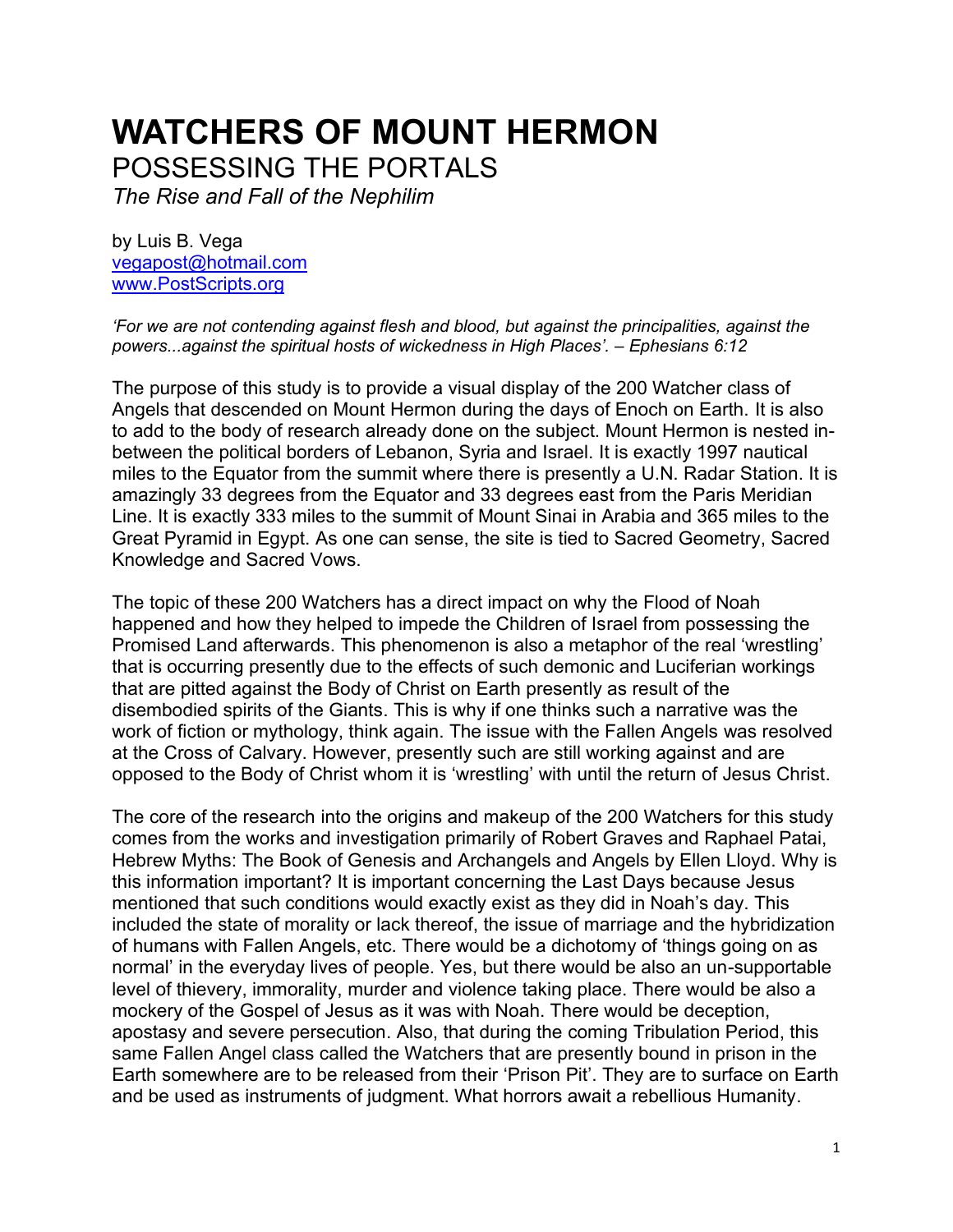#### **'Guarding Angels'**

According to research, Watchers come from the notion that such celestial 'Sentinels' were to be watchful over Humanity on Earth. In the Greek, such are called ἐγρήγοροι, which translates into Grigor as in Gregory for example. Later on, their prodigy was referred to as the Titans, etc. Then in the Hebrew, they are called the Iyrin from the root to awaken or those that are to guard as in 'Guardian Angels'. Yes, they did exist and do. Apparently there are 'Good' Watchers and 'Bad' Watchers. In essence, Watchers can be alluded to the Angelic Beings as depicted in the Bible in general. However, the Bible as well as other books attest that during the days of Enoch, 200 of the Watchers specifically conspired to rebel against YHVH and descended to Earth for the purpose of mating with women and to teach Humanity the Sacred Arts and Forbidden Knowledge.

This was clearly against the 'Prime Directive' of YHVH that instead such were to teach Humanity about Holiness, the Law and Virtue. Many Biblical scholars debate the real cause and motivation behind such an Angelic conspiracy. Some suggest it was a 'payback' for YHVH having ousted their fellow Angels in the Luciferian Rebellion. Others believe they became enamored with the physical beauty of Adam's daughters on Earth and with good reason. But as Adam found out with Eve, human women became the source of their downfall also. So be it. It is rather interesting why they chose Mount Hermon to be the place of the execution of their plan and their base of operations. It is in proximity to the Promised Land that would later on play a part in how they essentially fortified the area with their 'Spiritual Gates' as 'Strongholds' in a sense to prevent the future conquests of Canaan by way of Moses and Joshua, who were types of Jesus.

The hybridization of the humans to produce Giants, specifically was designed for that area; none other on Earth originally. It is speculated that once Moses and Joshua commenced the conquest of the Promised Land, some of the Giant or Nephilim races as they became to be called escaped to other parts of the world. This is why to this day, most if not all of the ancient civilization of the Americas, in Africa, Asia have a common source narrative of how their civilization was started or fused with the arrival of the Giants. For example, in the Mayan and Aztec source records of their origins, it is believed that the Feathered Serpent came on a 'Serpent Ship' of fire from the east and was accompanied by a race of black giants. It is astonishing that in Mexico, for example the first and earliest known civilization was the Olmecs on the Veracruz coast.

This is the area where the giant basalt head are found that surprisingly do have Negroid features, just as the mythos states. Thus, could the size of the heads actually be in proportion to how tall the Giants were? This narrative is also corroborated in how in the Sumerian Texts, it was Enki that left the mines of Africa along with the black Giants escorts for what is now known as the Americas and promised to return in the End of Days. Specific to the Mount Hermon event, there were 200 Watchers that left their 'Stations' or places of 'Abode' in Heaven and come down to Earth. Evidently, the 'guarding' and 'teaching' of the human race was then done in some mysterious way other than a physical manifestation perhaps. And the question then comes up that obviously the Bible and other sources clearly state that such Angelic Beings took-on or were capable of inter-breeding with human women.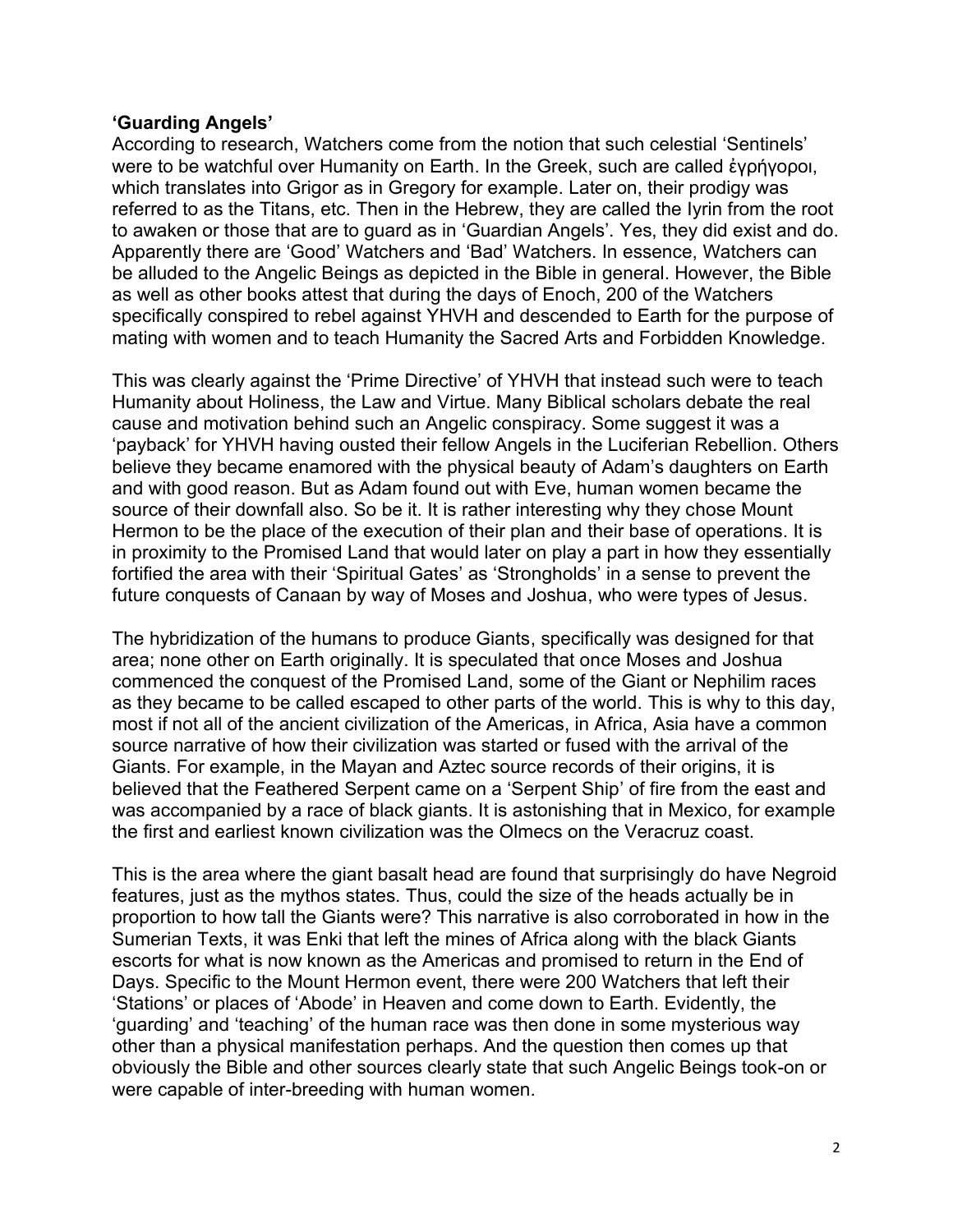#### **A Heavenly Conspiracy**

The sexual union between the 200 Watchers and human women then produced a hybridization of a part Angel and part human being, which is amazing. Physically they were 'Giants' in comparison to the average size of a normal human. This type of forbidden union was called the Nephilim, although there is some debate as to what that really meant and who were they ascribed the name to. Some believe the Nephilim were those 200 Watchers. Nonetheless, the elicit union of such produced Giants that terrorized Humanity. They were evil in all that they did and were. These then became the stuff of the legends that many ancient civilizations wrote and passed-on through oral tradition and written accounts such as in Genesis 6 that Moses wrote.

Aside from the Bible, there are other primary sources that attest to the same narrative. There is the Book of Jubilees which adds further details about the Watchers and are called 'Sentinels'. Some are also mentioned in the Book of Raziel and the Zohar. Then there is the Book of Daniel that mentions the Watchers on 3 occasion dealing with the issue of King Nebuchadnezzar. In this specific case, the Watchers were the 'Holy Ones'. However, the primary source that has the most rich interpretation and details of such Watchers comes from the Book of Enoch. There are actually believed to be 5 books that comprise the 'Book of Enoch' and there are then said to be 3 versions of them. Although it is not considered 'divinely inspired', it was considered a primary source of knowledge, enough so that the Apostles quoted it in the New Testament. However, in the Ethiopian Orthodox order, the Book of Enoch is incorporated into their Canon or 'listing'.

The Books of Enoch do refer to both good and bad Watchers but primary focuses on the rebellious ones. The 1st Book of Enoch devotes much of its attention to the fall of the 200 Watchers. The 2nd Book of Enoch addresses the Watchers who were in the 5th Heaven where the conspiracy was said to took place. The 3rd Book of Enoch focuses on the Watchers that did not join the conspiracy of Mount Hermon. As to the 200 Watchers that conspired on Mount Hermon, they are said to have later-on pleaded with Enoch to intercede before YHVH. In those days, apparently humans could deal directly, face to face, sort of speak with YHVH and not die. Although the 200 Watchers had remorse as to their conspiracy but only because of their sentencing, Enoch was not able to 'convince' YHVH of any clemency. The 200 Watchers were sentenced to be 'imprisoned' in the bowels of the Earth until Judgment Day but let loose for a time after 70 Generations.

*'And I Enoch was blessing the LORD of Majesty and the King of the Ages, and lo! The Watchers called me – Enoch the Scribe – and said to me: Enoch, thou Scribe of Righteousness, go, declare the Watchers of the Heaven who have left the High Heaven, the Holy Eternal Place, and have defiled themselves with women, and have done as the children of Earth do, and have taken unto themselves wives: Ye have wrought great destruction on the earth: And ye shall have no peace nor forgiveness of sin: and inasmuch as they delight themselves in their children [Nephilim], The murder of their beloved ones shall they see, and over the destruction of their children shall they lament, and shall make supplication unto eternity, but mercy and peace shall ye not attain.' -1 Enoch 10:3-8:*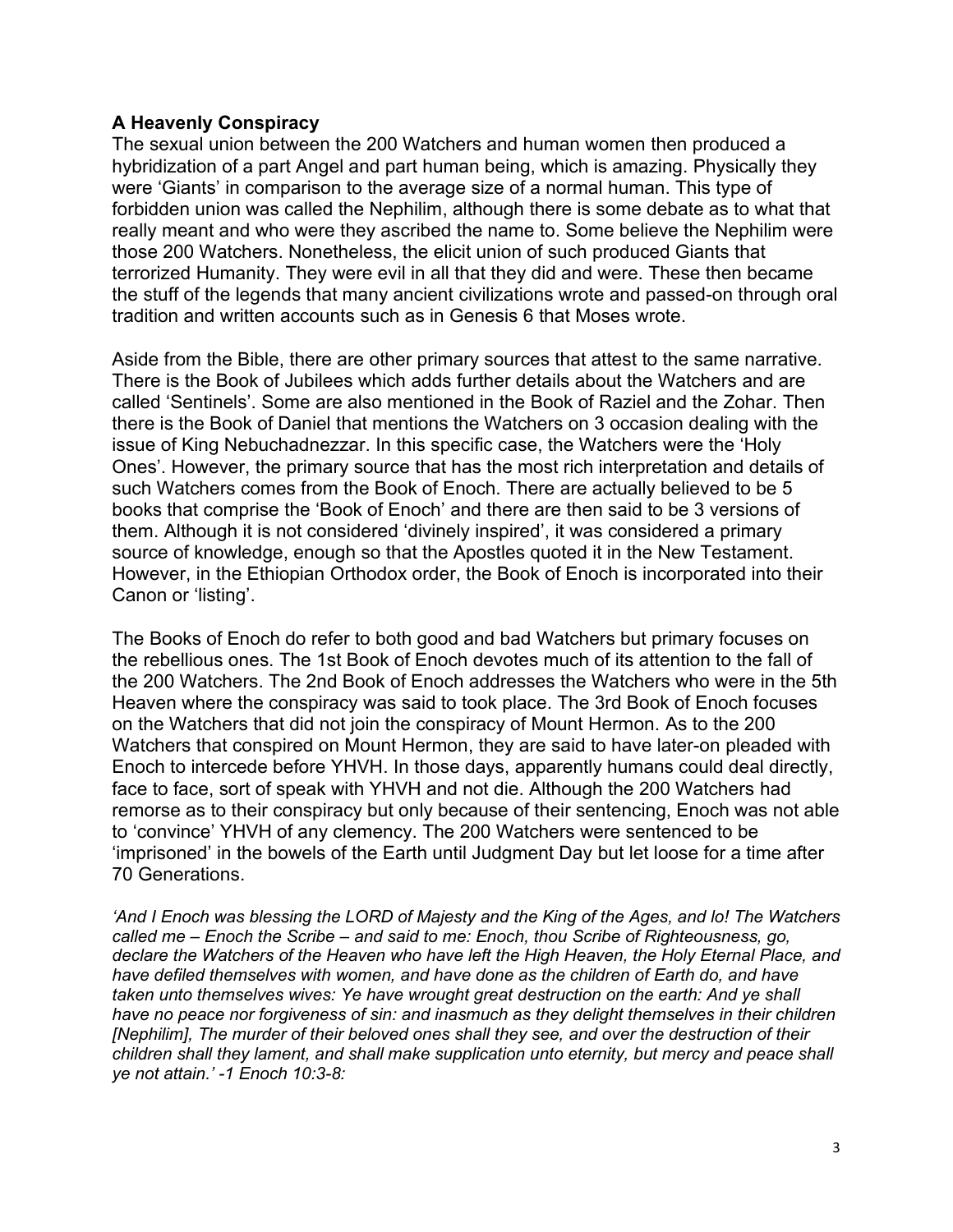#### **A.W.O.L.: Absence With Out Leave**

Apparently, the 200 Watchers approached Enoch, the 'Scribe' to mediate on their behalf, and to write out a petition in their favor. God, however, rejected the petition of the 200 Watchers and Enoch is summoned to speak to the Watchers again:

*'Go, say to the Watchers of Heaven, who have sent thee to intercede for them: Ye should intercede for men, and not men for you. Wherefore have ye left High, Holy and Eternal Heaven, and lain with women and defiled yourselves with the daughters of men and taken wives unto yourselves and done like the children of earth begotten giants as sons. And although ye were Holy, Spiritual Living and Eternal Life, you have defiled yourselves with the blood of women, and have begotten children with the blood of flesh, have lusted after flesh and blood as those who do die and perish.' And as for the Nephilim produced by them:* 

*'The Giants, who are produced from the Spirits and flesh, shall be called Evil Spirits upon the Earth…Evil Spirits have proceeded from their bodies; because they are born from men and from Holy Watchers is their beginning and primal origin…And the Spirits of the Giants afflict, oppress, attack, do battle, and work destruction upon the earth…And these Spirits shall rise up against the children of men and against the women, because they have proceeded from them…This shall they destroy until the Day of Consummation, the Great Judgment in which the Age shall be consummated over the Watchers and the godless, yea, shall be wholly consummated. And now as to the Watchers…Say to them therefore: Ye have no peace.'*

Based on the account of Enoch, the Watchers were said to look like humans. It is not known if this class of Angels had wings. The Seraphim are the ones that have the 6 wings. The Cherubim have wings and is the class of which Lucifer was one of, and the supreme one as he was the 'Anointed' or Christ Cherub that covered the Throne of YHVH. It is understood that he, Lucifer even had a 'Throne' as he wanted it placed above or higher than that of YHVH's, etc. Back to the appearance of these Watcher class. In the 2nd Book of Enoch, they are said to be taller than the Giants they produced with the human women.

This possess a problem then with the ability to have intercourse with the human women. It could be the case, as some have suggested that when they 'left their 1st Estate', such Watchers conformed to the relative size proportions of that of the humans on Earth for such a purpose, etc. It is the case that even in the Bible, Holy Angels dispatched to help the Followers of Jesus are apparently looking no different than humans. For example, the Angles that appeared after the resurrection of Jesus in the Garden Tomb, 1 was sitting on top of the rolled-away stone that covered the tomb and another stated that 'he is not here, He is risen'.

Then there were Angles that sat at the place where the body of Jesus was laid to rest inside that tomb. Spectacularly, the Book of Enoch even gives detail that the conspiracy of these 200 Watchers occurred in what is called 5th Heaven. This is a new understanding as the Bible only stipulates there being 3 Heavens. It could be the case that the inference is in terms of there being possible levels of dimensions within the 3 main 'Heavens' as there are believed to be at least 10 dimensions reaching up to Heaven itself from Earth. However, in the longer version of this section of the Book of Enoch, it is a clear referencing to 'Adversaries' or 'Satans' in the 2nd Heaven.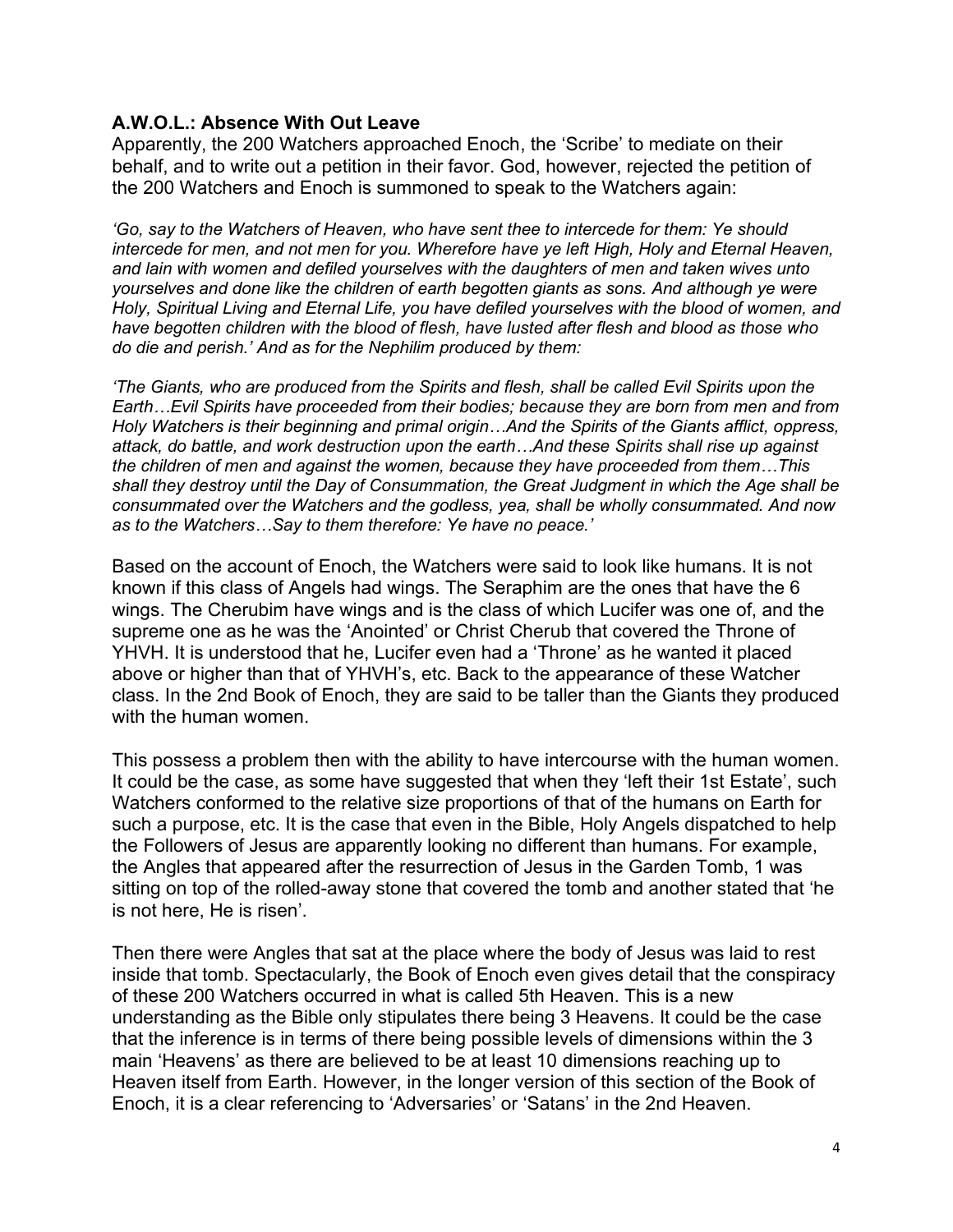#### **The Princes of the Air**

There does appear to be some ambiguity as the narrative seems to crossover into the actual Luciferian rebellion that occurred. It mentions that the 'Prince' of the Watchers was an Angelic Being called 'Satanail', which obviously has overtones to the name of Satan, another term for Lucifer. However, presently Lucifer is not bound in 'Hell' or the Bottomless Pit as Semjâzâ, Azazel and the 200 Watchers of Mount Hermon are. Nonetheless, if one ever wanted to know when exactly Lucifer decided to rebel and seek to set his Throne above that of YHVH's, one can know. If such an account is reliable, valid and true, then Lucifer's rebellion occurred during the 2nd Day of Creation. As a result, the 'Lord of Light' cast Lucifer, this Arch-Angel out to 'fly' in the air indefinitely until Judgment Day. The New Testament does call Lucifer, Satan and the 'Prince of the Power of the Air'. Thus, here is a New Testament connection directly linking these Watchers with the 'Prince of the Power of the Air'.

They are evil and still to this day, and the Fallen Angels that were not part of the Mount Hermon 200 conspiracy are nonetheless known as the 'Principalities of the Air, of Spiritual Wickedness in High Places', etc. According to Hebrew lore and oral tradition, it was the Watcher class, called the Iyrin or Irin that were a high order of Angels that sat on the Supreme Judgment Council of the Heavenly Court. Thus, why such have 'Thrones' and are the ones that will be 'vacated' and given over to the Bride of Christ after the Bema Seat of Christ review. It is also when such will be cast out of Heaven during the Revelation 12 battle for the Heavenly Gates of Zion. As to the specific 200 Watchers, instead of following YHVH's protocols, they begin to lust for the human women they saw on Earth as that is where they were dispatched to.

At the prodding of their leader Semjâzâ or Samyaza, they defected or 'left their 1st Estate' to have sexual union with human women and live among men. The conspiracy was led by the Watcher Angel leader Semjâzâ and Azazel. Astonishing, for this 'crime', YHVH thus sentenced them to 'die like men'. This is amazing as it is thought that 'Angels cannot die'. The children produced by these relationships are the Nephilim, savage Giants who pillaged the Earth and endanger Humanity. The outcry reached the ears of YHVH in Heaven and for such a violation, it was decreed that the Great Flood would destroy all life except Noah and his family. YHVH sends an Arch-Angel, Uriel to warn Noah to build a boat to save his family.

They were to start anew, as it were and they did. However, the hybridization of humans continued through the intervention of Lucifer now as a result. The Great Flood wiped-out the Watchers along with all their wicked Giant prodigy. These 200 Watchers were imprisoned in Tartarus as the Apostle Peter teachers. The Book of Enoch states that the 'Grigori are bound in the Valleys of the Earth until Judgment Day'. This is corroborated in the Bible as Jude verse 6 says, 'And the Angels which kept not their 1st Estate, but left their own habitation, He hath reserved in everlasting chains under darkness unto the judgment of the Great Day'. However, the Giants, being partially immortal Angelic beings became disembodied Spirits or what are now the Demons that roam around seeking a body to possess. They are also at the disposal of Lucifer, the Fallen Angels and all those humans in league through the occult, witchcraft and Secret Societies.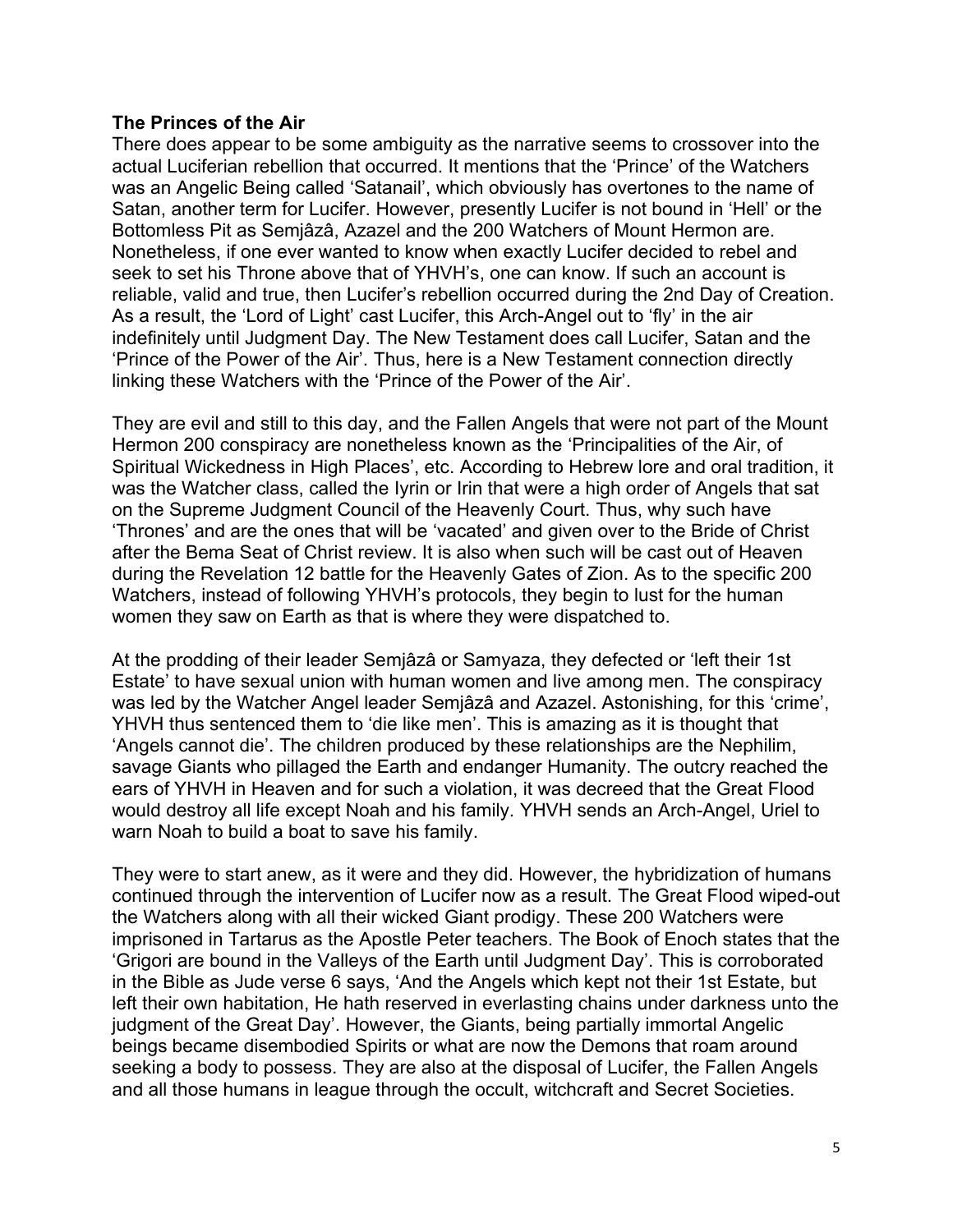#### **The Watchers**

Through various compilation of sources, there are 20 Watchers that are named specifically. However, there is no complete record of all the names of all 200 Watchers. For example, most of the names included in Enoch are not included in other books and so on. Following are the 'Chieftain' Leaders of the 200 Watchers of Mount Herman that are over a company of 10 as in a Squad. It is much delineated in ranks as would an army be. In most cases the names have alternate spellings. The names of their Leaders are as follows. Note that are alternative spelling variations. In this case, the first is used.

| 1. Semjâzâ<br>2. Azazel                                                               | 1 Leader for a total of (1)<br>1 Captain for a total of (1) |
|---------------------------------------------------------------------------------------|-------------------------------------------------------------|
| Chief Lieutenants of 10s:                                                             | 3 Platoons for a total of (18) 6-6-6                        |
| 3. Arâkîba,<br>4. Râmêêl,<br>5. Kôkabîêl,<br>6. Tâmîêl,<br>7. Râmîêl,<br>8. Dânêl     | 6 Squads for a total of (60)                                |
| 9. Êzêqêêl<br>10. Barâqîjâl<br>11. Asâêl<br>12. Armârôs<br>13. Batârêl<br>14. Anânêl  | 6 Squads for a total of (60)                                |
| 15. Zaqîêl<br>16. Samsâpêêl<br>17. Satarêl<br>18. Tûrêl<br>19. Jômjâêl<br>20. Sariêl. | 6 Squads for a total of (60)                                |

#### *200*

*2 + 18 + 180 = 200 Watcher Angelic Class on Mount Hermon. As a Company-Platoon that makes up 150-300 Soldiers.* 

Some believe that some Secret Societies are said to be in possession of such knowledge that was inherited from the 200 Watchers, who were led by Semjâzâ but ultimately it is Lucifer, the Bringer of Light who is Prince of the Principalities. What would be such types of 'Forbidden Knowledge' be? Some speculate that it would involve free energy, teleportation, anti-gravity vehicles as common as cars, space travel, lifeextension, advanced weaponry and medicine, etc. Specific to what several of the main 200 Watchers taught Humanity regarding the 'Forbidden Knowledge' is as follows.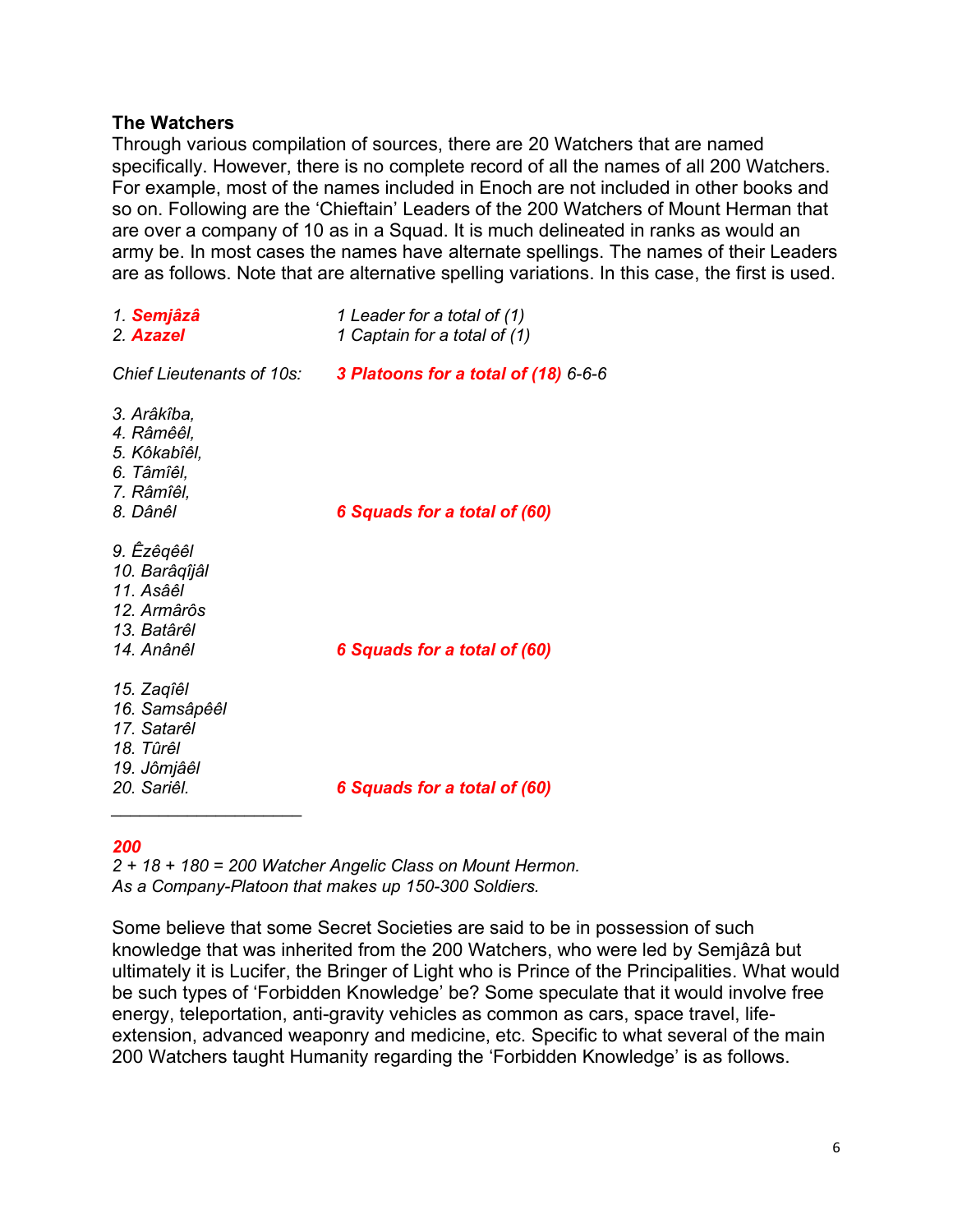## *1. Semjâzâ*

*Taught enchantments and root-cuttings.*

### *2. Azazel*

*Taught men to make swords, knives, shields, breastplates, the fabrication of mirrors and the workmanship of bracelets and ornaments, the use of paint, beautifying of the eyebrows, use of stones of every valuable and select kind, and of all sorts of dyes.*

#### *3. Amazarak*

*Taught sorcery, witchcraft, and dividers of roots.* 

#### *4. Armers*

*Taught the solution of sorcery and the resolving of enchantments.*

#### *5. Barkayal*

*Taught the observers of the Stars and Astrology.*

*6. Kokabel* 

*Taught the science of the constellations.*

#### *7. Ezeqeel Taught the knowledge of the clouds.*

*8. Araqiel Taught the Signs of the Earth.*

*9. Shamsiel Taught the Signs of the Sun.*

*10. Sariel Taught the motion of the Moon.*

*11. Akibeel Taught Signs.*

*12. Tamiel Taught Astronomy.*

*13. Penemue Taught the bitter and the sweet, the use of ink and paper.*

#### *14. Kasdeja*

*Taught the children of men all the wicked smitings of Spirits and Demons, and the smitings of the embryo in the womb, that it may pass away or be aborted.*

*15. Gadreel Introduced weapons of war.*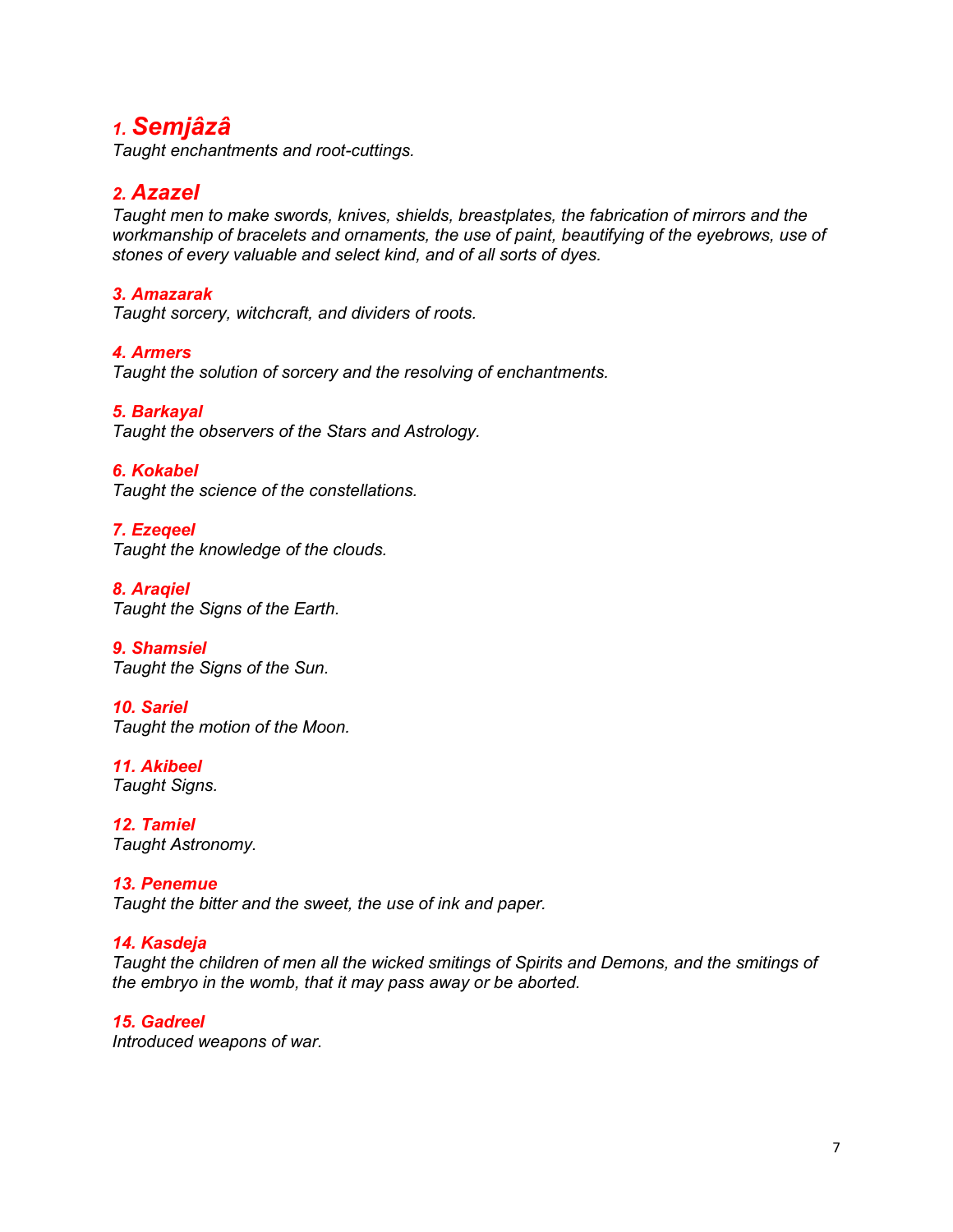#### **Star Power**

Around Mount Hermon, many of the human tribes took on the Nephilim names of the Giants of which they were mixed with genetically, especially in the Promised Land and immediate areas. Most who read the Old Testament may not realize but most of the ancient site names are called after the Giants that settled there. For example, one of the Nephilim named Arba is said to have built the city of Hebron, called 'Kiriath-Arba'. He is believed to have been the father of Anak whose 3 sons, Sheshai, Ahiman and Talmai, were later evicted by Caleb entering the Promised Land. Anakim means the 'Longnecked' ones or 'Wearers of Necklaces'. Some are such as Emim which means 'Terrors'. Then the Repha'im which means 'Weakeners'. The Gibborim meant 'Giant Heroes' and this is the class of which Nimrod in some way became through Sacred Knowledge and sorcery. There is Zamzummim which means 'Achievers'.

The following segment deals with how the Watchers and Angels in general were and are associated with the Stars in the Heavens and to 'Star Gates', etc. The Watchers themselves were depicted as 'Gods' who guarded the Heavens and the Earth, the literal 'Star Gates' of Heaven, that being the Golden Gate and the Silver Gate for example. It is also understood that Angels guarded the Gates of Heaven, of Zion. This is corroborated in the Bible as in the last book of the Bible, Revelation depicts Angels or Guardian Sentinels stationed at each of the 12 Pearly Gates of the New Jerusalem, etc. In terms of Astronomy, it was understood that there were 4 Royal Stars known as Lords which were called the 'Watchers'. Each of the Stars or Lords ruled 1 of the 4 Cardinal Points of the Universe.

This knowledge alone flies contrary to the Theory of Evolution for no known information of that degree was available nor obtainable in the natural evolutionary track of supposed homo-sapiens come from a pointless and mindless glob of primordial soup. Thus, the Watchers are associated with the 4 quarters of North, East, South, and West. In the esoteric and occult 'Magic Circles', pun intended. The Watchers are associated with the 4 Elements of Earth, Air, Fire, and Water as well. They are also linked to the Solstices and the Equinoxes, as well as to a specific constellation. For example, the Star Aldebaran in Taurus, when it marked the Vernal Equinox, held the position of 'Watcher of the East'. Then the Star Regulus in Leo, marking the Summer Solstice, was 'Watcher of the South'. Then Antares in Scorpio, marking the Autumn Equinox, was the Watchers to the Gods of the 4 Winds, 'Watcher of the West', etc.

Lastly, the Star Fomalhaut in Aquarius, marking the Winter Solstice, was 'Watcher of the North'. Amazingly, these 4 motifs mirror the 4 Living Angelic Creators that are depicted surrounding the very Throne of YHVH in Heaven. In mystical Hebrew sects, the Watchers were ruled over by the 4 Great Watchers known as Michael, Gabriel, Raphael, and Auriel (Uriel). Watchers are also believed to be Angelic Beings who guard 'Portals' that linked the layers of Haven together with Earth or inter-dimensionally as in 'Star Gates'. Also, in the Satanic occult, evil Watchers are said to be the 'Protectors of the Magic Circle', and 'Witnesses to Rites'. There is more than meets the eye here, or the 'All-Seeing Eye'. This circle has a modern association and inference to what CERN is attempting to do for example as it is the largest man-made 'circle' on Earth.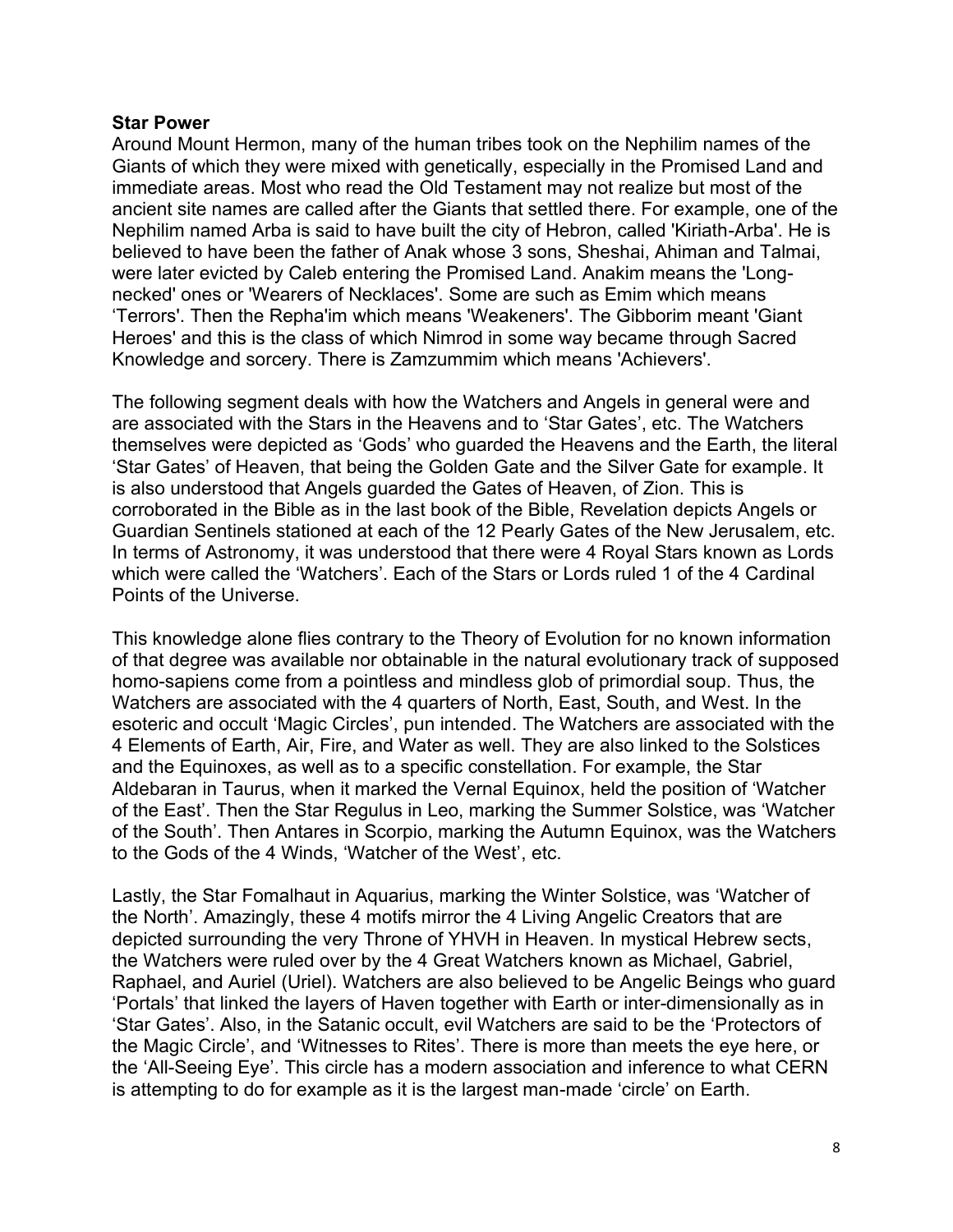#### **Opening the Star Portals**

CERN is essentially a 'circle' or 'Portal' of which the Fallen Angels are seeking to 'spring open' this door in which Semjâzâ, Azazel and the 200 are imprisoned at deep in the Earth, but perhaps interdimensionally. Thus, this is why all the Martian Motif triangulations on Earth patterned after Cydonia, Mars are set to astronomical coordinates and alignments and are thus 'fortified' Spiritual Gates or 'Strongholds' that the Bible speaks about. However, the key to open this Prison Pit of the Titans will not happen just yet. Such a 'Key' will not be given, and that will probably be given to Michael who cast Semjâzâ to the Prison Pit. The Bible does teach though that it will be Michael that will spearhead and repel the onslaught of Lucifer's assault on the Gates of Zion in Heaven per Revelation 12 once the 200 'Titan' Watchers are freed, temporarily.

Semjâzâ would then be directly associated with the infamous Apollyon or Apollo of mythology. It is only when YHVH's set time for release will such a 'Star Gate' or 'Portal' be open in such dimensions. It is probably the case that as the years and days approach the 70th Generation, the 200 Watchers below and their fellow Fallen Angels and Lucifer above are eagerly awaiting this day. Why? Lucifer will need all the reinforcement to assault the Heavenly Gates, the Strongholds of Zion in Heaven with. How long are 70 generations? It is a factor of 4900 years based on a factor of 70 x 70 years. How it could possibly be tied to the Tribulation Period is based on the following. If one uses a 360 day/year x 70, it would be 25200 days. It is a factor of 2520 or 1260 which are the coefficients of how long the Tribulation Period is to be.

It is a total of 2520 days or 2 halves of 1260 days each. Or is it 70 x 120 Jubilees for a total of a 3500 year difference? Others contend it has to do with 'Enochian' mathematics and thus 1 generation would be based on the Precession of the Equinoxes. In what way? If one applies 360 degrees of a circle to the 'Clock of the Universe', it moves 1 degree every 72 years. Thus, the 'circle' of the Great Year or totality of days would be 360 degrees x 72 years = 25,920 years. This would be then the equal years of 360 years in 72 segments. In other words, the key would be 72 years to be multiplied by the 70 generation. This total would be 5040 years. The difference would be 960 years from the 6000th year. If 950 years are taken from this count when Enoch was taken after Adam's birth based on the Book of Jubilees, then the year coefficient would be 5990. The Book of Genesis says Enoch lived 365 years before he was 'taken' or raptured to Heaven by YHVH. Perhaps the coefficient of 365 days to a year is the missing key.

One thing is known for sure, the Prison Pit will be opened sometime during the 7-year Tribulation Pried. Why is there a need to release the Titans in the Last Days? The world has become like 'the Days of Noah'. What occurs at these 'Magic Circles' and 'rites' is the worst of the evil-doings of the Luciferians as such rites involve the kidnapping of the innocent to be sacrificed for their blood. The flesh, blood and even feces of victims are eaten in such despicable acts. The rites usually involve sex and torture reminiscent of the union between the Watchers in the human women. Sadly, many women are witches that gladly give their body for such evil purposes and even become 'breeders' to continually provide sacrificial victims to Lucifer, his Fallen Angels and dismembered Demons for such rituals in their 'Magic Circles'.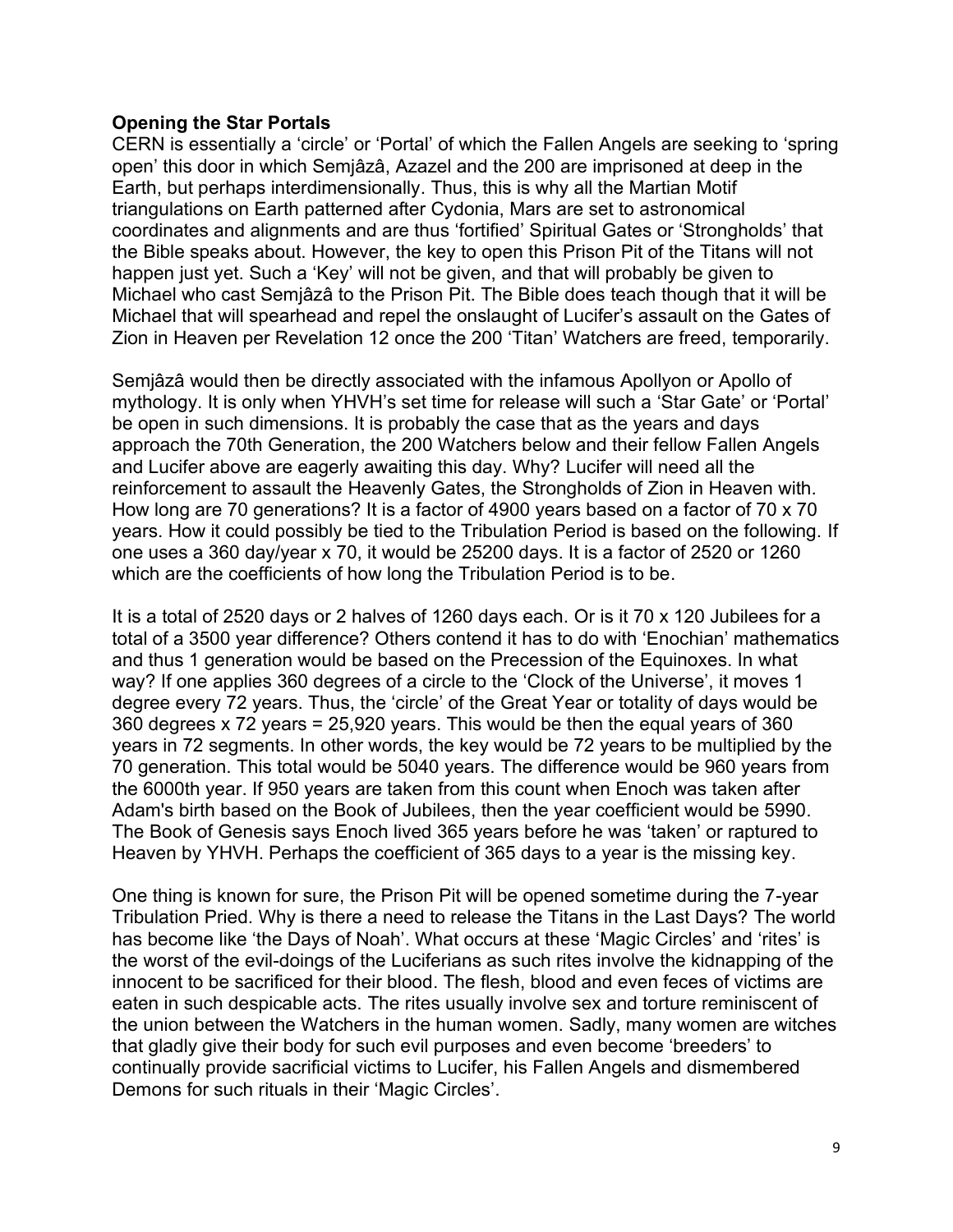#### **Judgment Day**

In the occult, it is understood that each Fallen Angel and accompanying Demons at their disposal oversees a 'Watchtower'. These are the 'Portals', the 'Magic Circles' that are 'Star Gates' construed by Sacred Geometry marking and occur in the micro level as well as the macro level. What does this look like? The 'Magic Circles' are in the form of either a pentagram or hexagram. The pentagram serves to bind and hold Fallen Angels and/or Demons in place or in check, controlled. The hexagram serves as the portal or 'cube' chamber construed through its Sacred Geometry. Such motifs are infused with the power of magic that functions as a 'Star Gate' wherein Fallen Angels and/or Demons and even Lucifer traverse through the Heavens and Earth based on sacred ley-lines and energy points.

Thus, the decree by YHVH to demolish such strongholds of the Giants in the Promised Land involved not just the mere physical destruction of a fort or Gate they came across as they conquered the Promised Land. Such physical Gates and fortifications were but a superimposed place of spiritual dimensions. They overlapped into the Spiritual Realm of the evil Watchers and demons that guarded that place and time, as they still do to this day in certain places. As to the judgment of the 200 Watchers, although the 200 Watchers swore allegiance to Semjâzâ, the Leader, it was Azazel who was chosen to show what YHVH thought of their plan. Perhaps it is because Azazel taught more of the Forbidden Knowledge to Humanity than the other Watchers. YHVH dispatches Rafael to bind and throw Azazel into the 'Canyon of Duadel' or Bottomless Pit.

It is amazingly described how the 5 circle rings of rocks is configured at Gilgal Rephaim just south from the base of Mount Hermon. Azazel was said to be then pinned-in with sharp rocks, with his face covered with darkness. Consider that the 5 rock circle rings configured at the Gilgal Rephaim site could thus be acting as if a 'door' in the form of a pentagram that has 5 points. As mentioned, such a Sacred Geometric construct serves to bind, control and confine Demons and Fallen Angels. This might be the case and the place then. As noted, it is understood that these 200 Watchers are imprisoned in the bowls of the Earth called Tartarus and await their release. It is rather fascinating that the place of Gilgal Rephaim is part of the Martian Motif that is adjacent to a long Serpent-Dragon earthen mount configuration as well.

It is striking how in Revelation, the same elements are found and associated with such a release and 'Prison Pit'. This 'Pit' or 'canyon' at Gilgal Rephaim could essentially the 'prison in the desert'. Afterall, the site is named for being the place where the 'Spirits of the Giants' are said to be confined or 'buried' there below the Earth. The 5 rock circle rings perhaps are functioning as the door, a 'Portal', a 'Star-Gate' that is covering them with darkness. Then in Revelation, there is how Apollyon and his army of Demons will be released in the Last Days during the Tribulation Period. In fact, the Book of Enoch is written with an astonishing stipulation, that it was to be understood and written for the Last Generation. It would be then that the 200 Watchers were to be released from their imprisonment. In Enoch 10:11-12, it states that the imprisonment was to last 70 Generations.